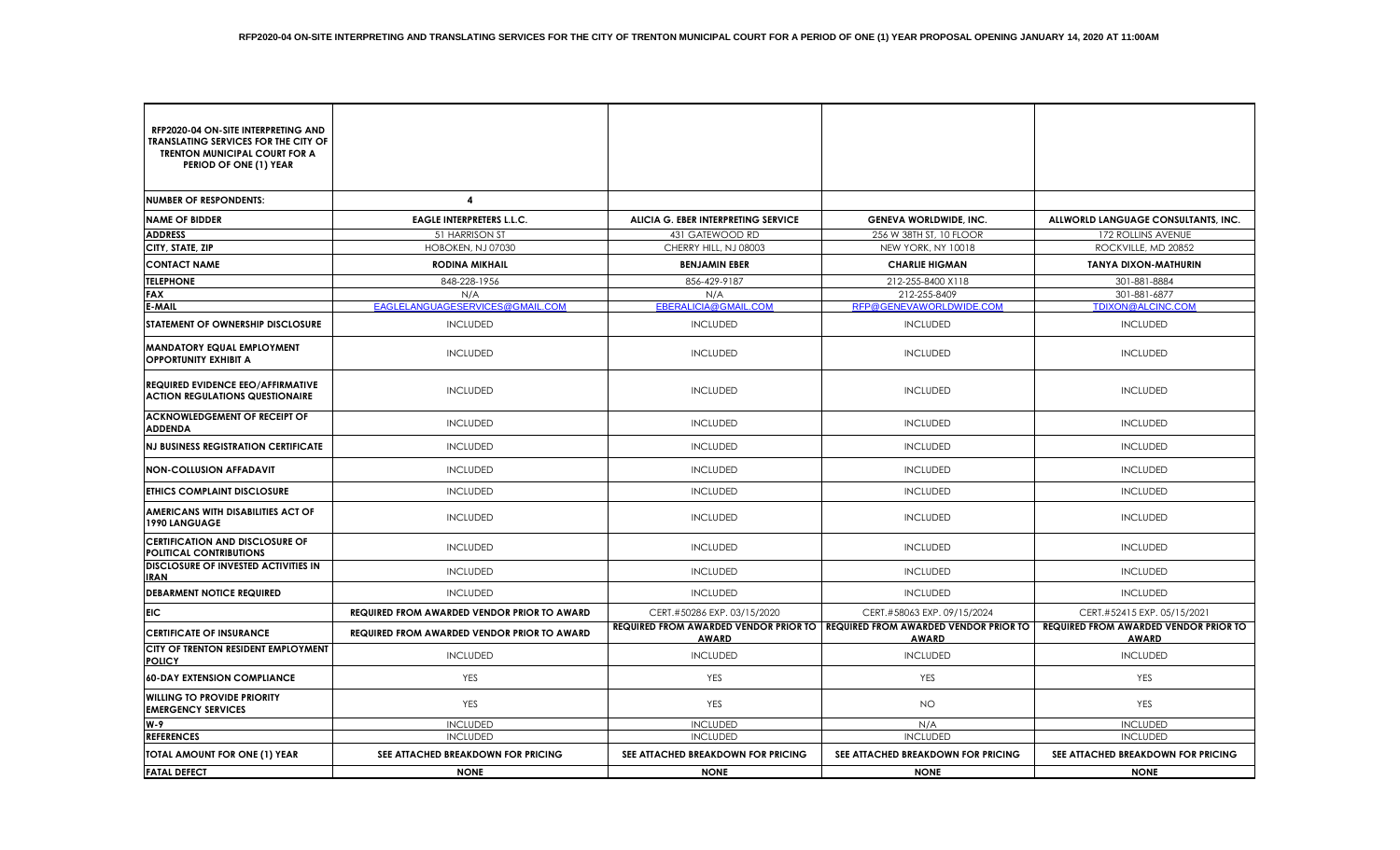í, **Swahill** Spanish Slovak Serbian **Russian** Korean **German** Punjabi Polish **Greek Bengali** A. Sanian<br>Arabic Hindi Czech **Bosnian** Turkish Tagalo-Philippine Sweedish Italian French **ASL** Portuguese Japanese Hungarian Haitian Creole Gujarati Chinese – Mandarin<br>Chinese – Cantonese Cambodian Bulgarian Armenian Indonesian Chinese - other dialects **Vietnamese** Urdu increments at the rate of \$95/hour Additional time computed at half an hour \$285 per court session (up to 3.5 hours) Eagle Language Services proposed rate for all languages:

m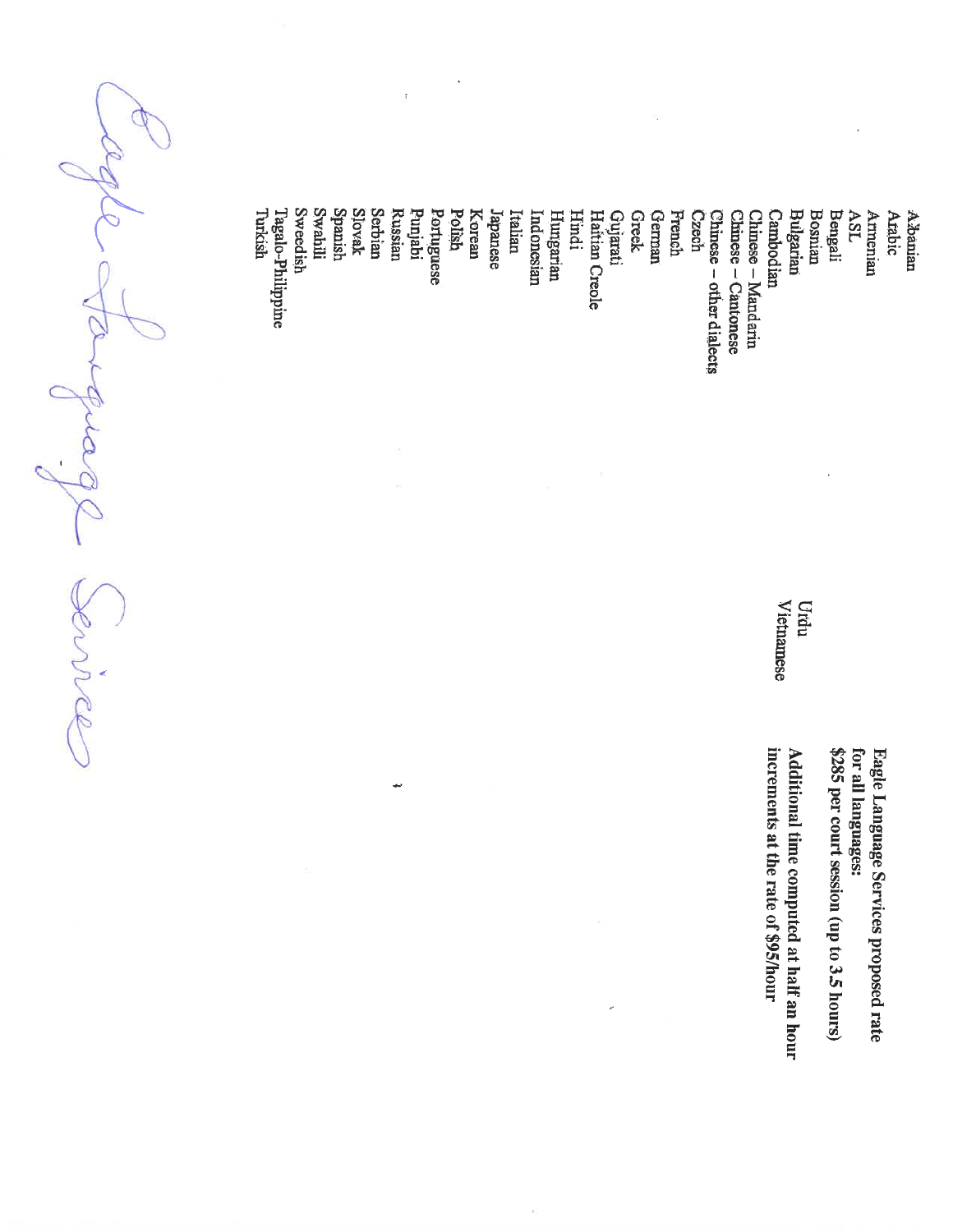## **ALICIA G. EBER INTERPRETING SERVICE** Interpreting Agency approved by the AOC

#### 431 GATEWOOD RD, CHERRY HILL, NJ 08003 PHONE: 856-429-9187 CELL PHONE: 609-828-3813 E-mail: eberalicia@gmail.com www.eberinterpretingservice.com

January 08, 2020

#### PROPOSAL FORM For RFP2020-04

I, the undersigned proposed to deliver Translating and/or Interpreting services pursuant to the proposal specification for the following sums:

Spanish language interpreting \$60.00 per hour with a 2 hour minimum. American Sign Language interpreting \$125.00 per hour with a 2 hour minimum.

All other requested languages \$100.00 per hour with a 2 hour minimum.

\$40.00 one way all inclusive travel expense.

The undersigned is an individual under the laws of the State of New Jersey Having its principal office at 431 Gatewood Road, Cherry Hill, NJ 08003.

Beija

Benjamín Eber, owner Alicia G. Eber Interpreting Service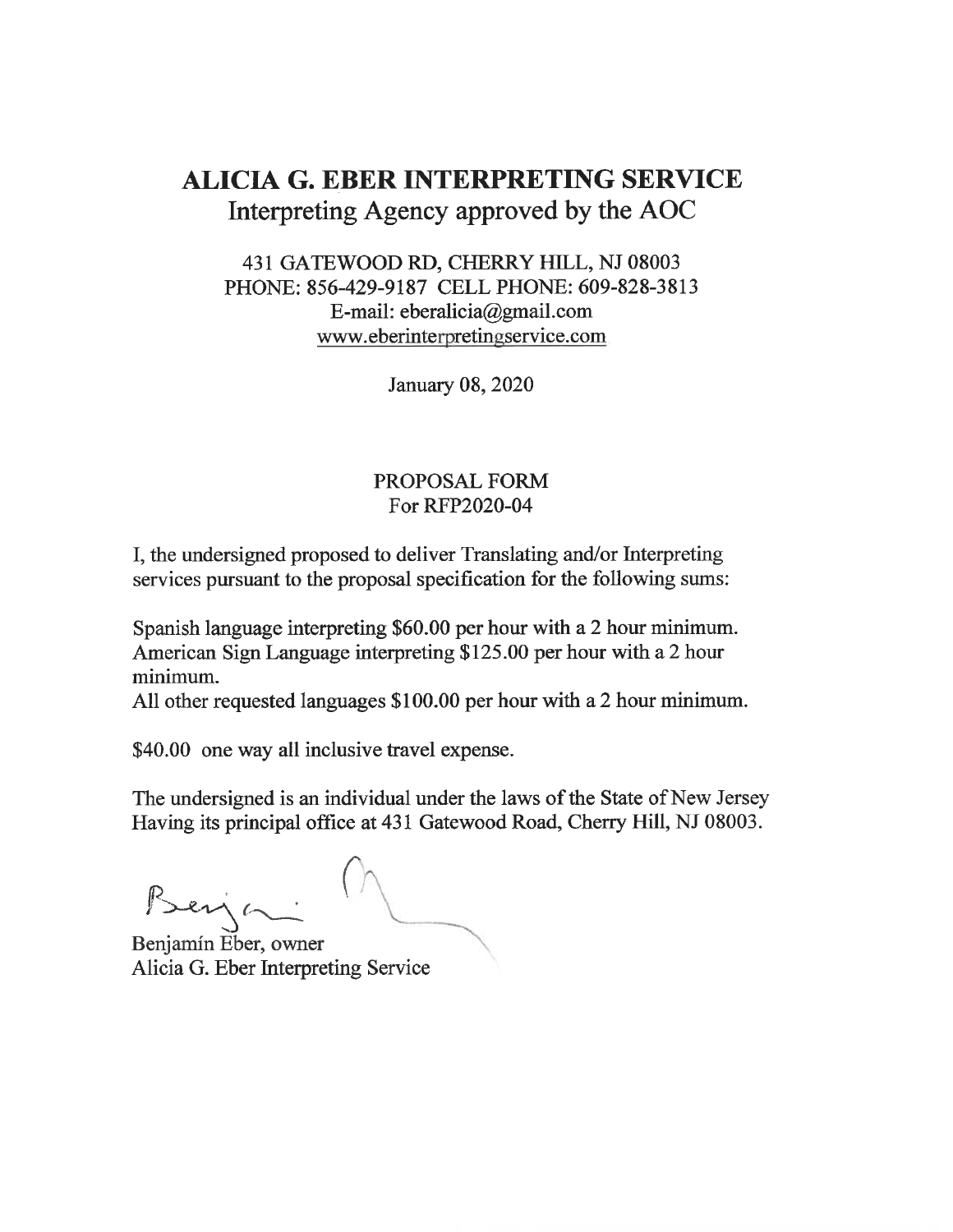# PRICING PROPOSAL

 $\pmb{\iota}$ 

**Contract Contract Contract Contract Contract Contract Contract Contract Contract Contract Contract Contract Contract Contract Contract Contract Contract Contract Contract Contract Contract Contract Contract Contract Contr** 

In response to RFP2020-04: On-Site Interpreting and Translation Services - Geneva Worldwide, Inc. is offering the following pricing for the City of Trenton Municipal Court:

|                                          | <b>On-Site Interpretation</b>                                                                                               |
|------------------------------------------|-----------------------------------------------------------------------------------------------------------------------------|
| <b>NJ Supreme Court Testing</b><br>Level | <b>RATE</b>                                                                                                                 |
| Master's                                 | \$47.50/hr Prep Time<br>\$95/hr (2-hr minimum)<br>\$350 - Flat Rate for $\frac{1}{2}$ day<br>\$700 - Flat Rate for Full Day |
| Journeyman's                             | \$37.50/hr Prep Time<br>\$75/hr (2-hr minimum)<br>\$275 - Flat Rate for $\frac{1}{2}$ day<br>\$550 - Flat Rate for Full Day |
| Conditionally Approved                   | \$27.50/hr Prep Time<br>\$55/hr (2-hr minimum)<br>\$210 - Flat Rate for 1/2 day<br>\$420 - Flat Rate for Full Day           |
| Travel                                   | \$0.31/mile above first 60 miles                                                                                            |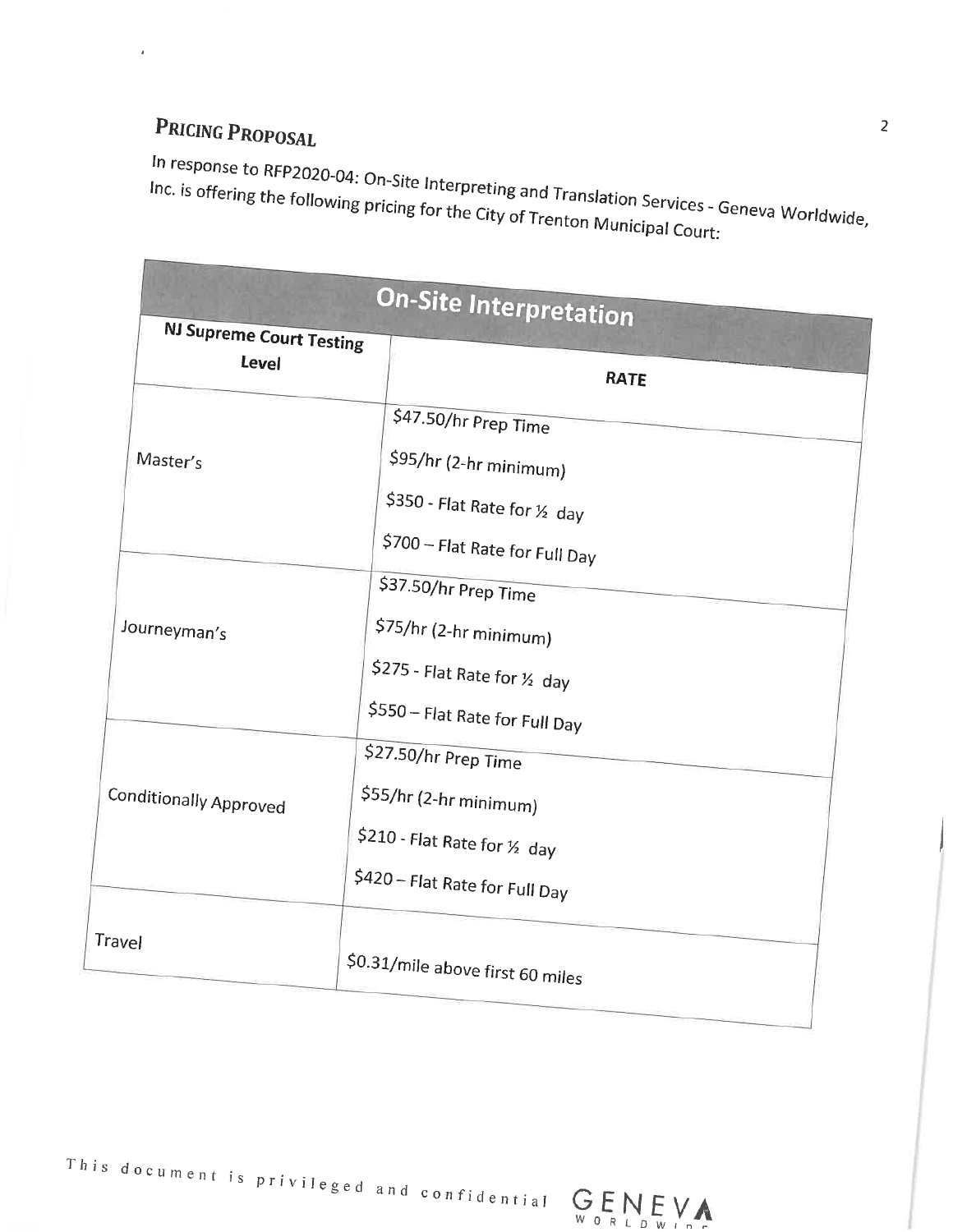



### **Price Sheet**

#### **Interpretation Services**

|                         |          | 1/2 Day Flat |                      |              |
|-------------------------|----------|--------------|----------------------|--------------|
|                         |          | Rate         | <b>Full Day Flat</b> | Telephonic   |
|                         | Per Hour | Less than 3  | Rate                 | Interpt.     |
| Language                | Rate     | hours        | Over 3 hours         | (Per Minute) |
| *American Sign Lang.    | 72.00    | 144.00       | 440.00               | N/A          |
| <b>CART</b> Services    | 138.00   | N/A          | N/A                  | N/A          |
| <b>Afrikaans</b>        | 64.00    | 200.00       | 475.00               | 1.10         |
| Albanian                | 64.00    | 200.00       | 475.00               | 1.10         |
| Amharic                 | 64.00    | 200.00       | 475.00               | 1.10         |
| Arabic                  | 64.00    | 200.00       | 475.00               | 1.10         |
| Armenian                | 64.00    | 200.00       | 475.00               | 1.10         |
| Assamese                | 64.00    | 200.00       | 475.00               | 1.10         |
| Assyrian                | 64.00    | 200.00       | 475.00               | 1.10         |
| Azeri/Azerbaijani       | 64.00    | 200.00       | 475.00               | 1.10         |
| <b>Bahasa</b>           | 64.00    | 200.00       | 475.00               | 1.10         |
| <b>Baloch</b>           | 64.00    | 200.00       | 475.00               | 1.10         |
| Balochi                 | 64.00    | 200.00       | 475.00               | 1.10         |
| <b>Baluchi</b>          | 64.00    | 200.00       | 475.00               | 1.10         |
| <b>Basque</b>           | 64.00    | 200.00       | 475.00               | 1.10         |
| <b>Bassa</b>            | 64.00    | 200.00       | 475.00               | 1.10         |
| Belorussian             | 64.00    | 200.00       | 475.00               | 1.10         |
| Bengali                 | 64.00    | 200.00       | 475.00               | 1.10         |
| <b>Berber</b> dialects  | 64.00    | 200.00       | 475.00               | 1.10         |
| <b>Bosnian</b>          | 64.00    | 200.00       | 475.00               | 1.10         |
| <b>Bosnian-Croatian</b> | 64.00    | 200.00       | 475.00               | 1.10         |
| Bulgarian               | 64.00    | 200.00       | 475.00               | 1.10         |
| <b>Burmese</b>          | 64.00    | 200.00       | 475.00               | 1.10         |
| Byelorussian            | 64.00    | 200.00       | 475.00               | 1.10         |
| Cambodian               | 64.00    | 200.00       | 475.00               | 1.10         |
| Cantonese               | 64.00    | 200.00       | 475.00               | 1.10         |

January 14,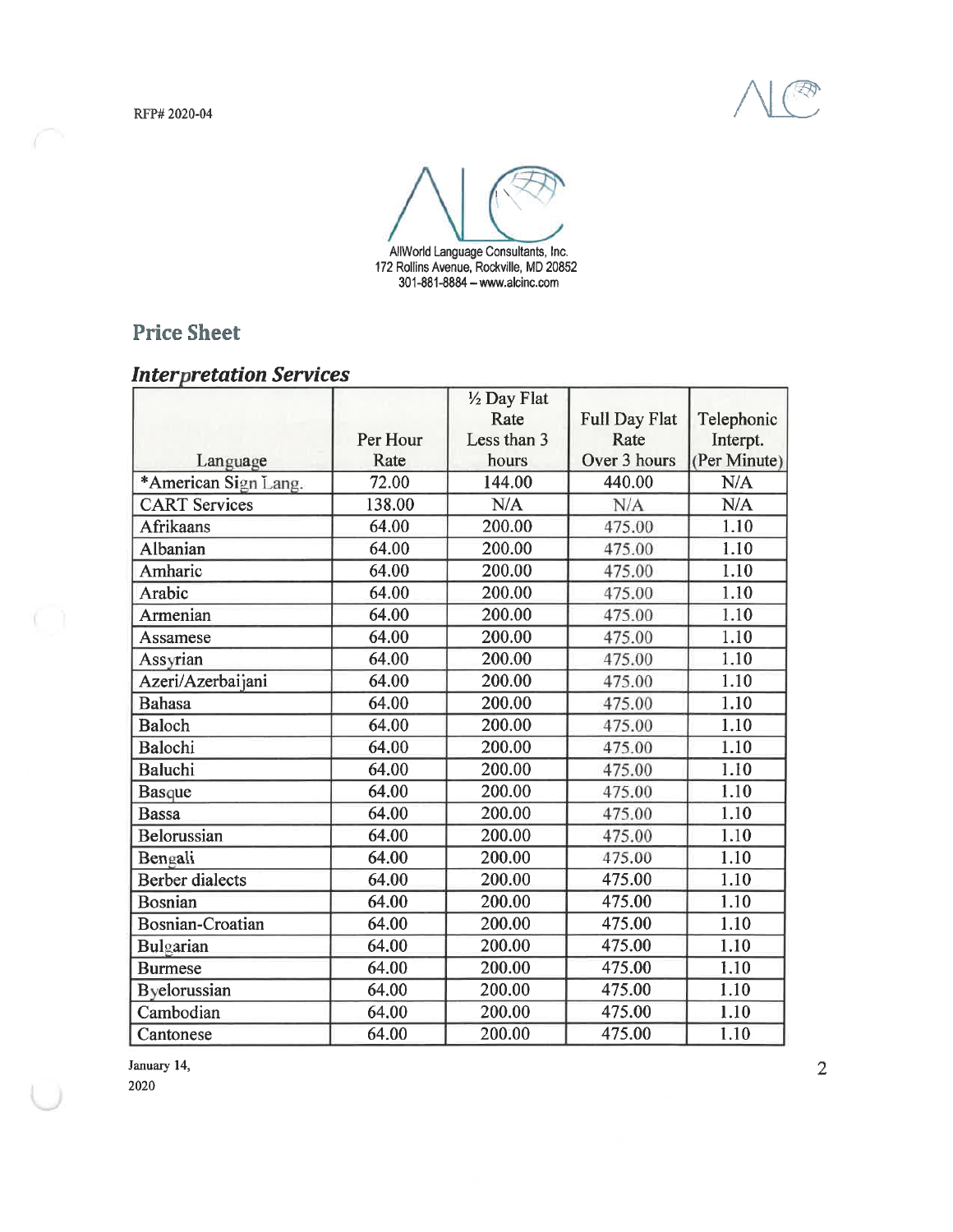

|                       |          | 1/2 Day Flat |               |              |
|-----------------------|----------|--------------|---------------|--------------|
|                       |          | Rate         | Full Day Flat | Telephonic   |
|                       | Per Hour | Less than 3  | Rate          | Interpt.     |
| Language              | Rate     | hours        | Over 3 hours  | (Per Minute) |
| Catalan               | 64.00    | 200.00       | 475.00        | 1.10         |
| Cebuano/Visayan       | 64.00    | 200.00       | 475.00        | 1.10         |
| Chadic                | 64.00    | 200.00       | 475.00        | 1.10         |
| Chaldeen              | 64.00    | 200.00       | 475.00        | 1.10         |
| Chamorro              | 64.00    | 200.00       | 475.00        | 1.10         |
| Chao-Chow             | 64.00    | 200.00       | 475.00        | 1.10         |
| Chechen               | 64.00    | 200.00       | 475.00        | 1.10         |
| Cherokee              | 64.00    | 200.00       | 475.00        | 1.10         |
| Chichewa              | 64.00    | 200.00       | 475.00        | 1.10         |
| Chimora               | 64.00    | 200.00       | 475.00        | 1.10         |
| Chinese (Simplified)  | 64.00    | 200.00       | 475.00        | 1.10         |
| Chinese (Traditional) | 64.00    | 200.00       | 475.00        | 1.10         |
| Creole                | 64.00    | 200.00       | 475.00        | 1.10         |
| <b>Creole Patois</b>  | 64.00    | 200.00       | 475.00        | 1.10         |
| Croatian              | 64.00    | 200.00       | 475.00        | 1.10         |
| Czech                 | 64.00    | 200.00       | 475.00        | 1.10         |
| Danish                | 64.00    | 200.00       | 475.00        | 1.10         |
| Dari                  | 64.00    | 200.00       | 475.00        | 1.10         |
| Daril/Tajiki          | 64.00    | 200.00       | 475.00        | 1.10         |
| Dhiveli/Maldivian     | 64.00    | 200.00       | 475.00        | 1.10         |
| Dhundhari             | 64.00    | 200.00       | 475.00        | 1.10         |
| <b>Dinka</b>          | 64.00    | 200.00       | 475.00        | 1.10         |
| Divehi                | 64.00    | 200.00       | 475.00        | 1.10         |
| Dominican Native      | 64.00    | 200.00       | 475.00        | 1.10         |
| Doula                 | 64.00    | 200.00       | 475.00        | 1.10         |
| Duala                 | 64.00    | 200.00       | 475.00        | 1.10         |
| Dutch                 | 64.00    | 200.00       | 475.00        | 1.10         |
| <b>EBONIC</b>         | 64.00    | 200.00       | 475.00        | 1.10         |
| Estonian              | 64.00    | 200.00       | 475.00        | 1.10         |
| Ewe                   | 64.00    | 200.00       | 475.00        | 1.10         |
| Ewondo                | 64.00    | 200.00       | 475.00        | 1.10         |
| Farsi                 | 64.00    | 200.00       | 475.00        | 1.10         |
| Fijian                | 64.00    | 200.00       | 475.00        | 1.10         |
| Filipino/Tagalog      | 64.00    | 200.00       | 475.00        | 1.10         |
| Finnish               | 64.00    | 200.00       | 475.00        | 1.10         |
| Flemish               | 64.00    | 200.00       | 475.00        | 1.10         |
| Fon                   | 64.00    | 200.00       | 475.00        | 1.10         |

January 14,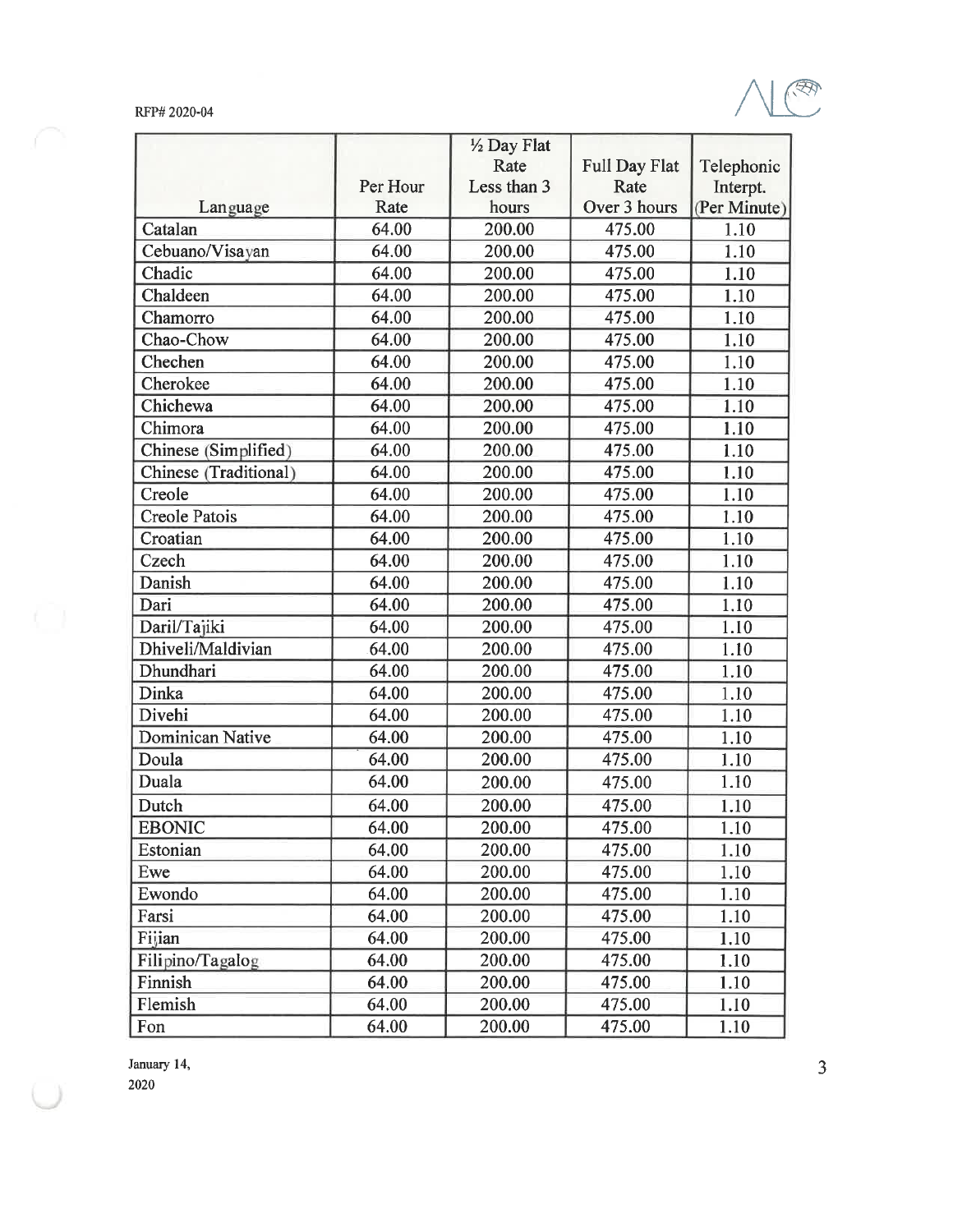

|                         |          | 1/2 Day Flat |                      |              |
|-------------------------|----------|--------------|----------------------|--------------|
|                         |          | Rate         | <b>Full Day Flat</b> | Telephonic   |
|                         | Per Hour | Less than 3  | Rate                 | Interpt.     |
| Language                | Rate     | hours        | Over 3 hours         | (Per Minute) |
| French                  | 64.00    | 200.00       | 475.00               | 1.10         |
| <b>French Patois</b>    | 64.00    | 200.00       | 475.00               | 1.10         |
| French, Canadian        | 64.00    | 200.00       | 475.00               | 1.10         |
| Fulani/Hasua/Ibo/Yoruba | 64.00    | 200.00       | 475.00               | 1.10         |
| Ga                      | 64.00    | 200.00       | 475.00               | 1.10         |
| Gaelic                  | 64.00    | 200.00       | 475.00               | 1.10         |
| Georgian                | 64.00    | 200.00       | 475.00               | 1.10         |
| German                  | 64.00    | 200.00       | 475.00               | 1.10         |
| Grebo                   | 64.00    | 200.00       | 475.00               | 1.10         |
| Greek                   | 64.00    | 200.00       | 475.00               | 1.10         |
| Guarani                 | 64.00    | 200.00       | 475.00               | 1.10         |
| Gujarati                | 64.00    | 200.00       | 475.00               | 1.10         |
| Guyanese                | 64.00    | 200.00       | 475.00               | 1.10         |
| <b>Haitian Creole</b>   | 64.00    | 200.00       | 475.00               | 1.10         |
| Hausa                   | 64.00    | 200.00       | 475.00               | 1.10         |
| Hebrew                  | 64.00    | 200.00       | 475.00               | 1.10         |
| Hindi                   | 64.00    | 200.00       | 475.00               | 1.10         |
| Hmong                   | 64.00    | 200.00       | 475.00               | 1.10         |
| Hungarian               | 64.00    | 200.00       | 475.00               | 1.10         |
| Ibo                     | 64.00    | 200.00       | 475.00               | 1.10         |
| Icelandic               | 64.00    | 200.00       | 475.00               | 1.10         |
| Igbo                    | 64.00    | 200.00       | 475.00               | 1.10         |
| Ilocano                 | 64.00    | 200.00       | 475.00               | 1.10         |
| Indonesian              | 64.00    | 200.00       | 475.00               | 1.10         |
| Iraqi                   | 64.00    | 200.00       | 475.00               | 1.10         |
| Italian                 | 64.00    | 200.00       | 475.00               | 1.10         |
| Japanese                | 64.00    | 200.00       | 475.00               | 1.10         |
| Javanese                | 64.00    | 200.00       | 475.00               | 1.10         |
| Kachin                  | 64.00    | 200.00       | 475.00               | 1.10         |
| Kackchiquel             | 64.00    | 200.00       | 475.00               | 1.10         |
| Kanjobal                | 64.00    | 200.00       | 475.00               | 1.10         |
| Kannada                 | 64.00    | 200.00       | 475.00               | 1.10         |
| Kashmiri                | 64.00    | 200.00       | 475.00               | 1.10         |
| <b>Kazakh</b>           | 64.00    | 200.00       | 475.00               | 1.10         |
| Khirghiz                | 64.00    | 200.00       | 475.00               | 1.10         |
| Khmer                   | 64.00    | 200.00       | 475.00               | 1.10         |
| Kiknogo/Kingiona        | 64.00    | 200.00       | 475.00               | 1.10         |

January 14,  $2020\,$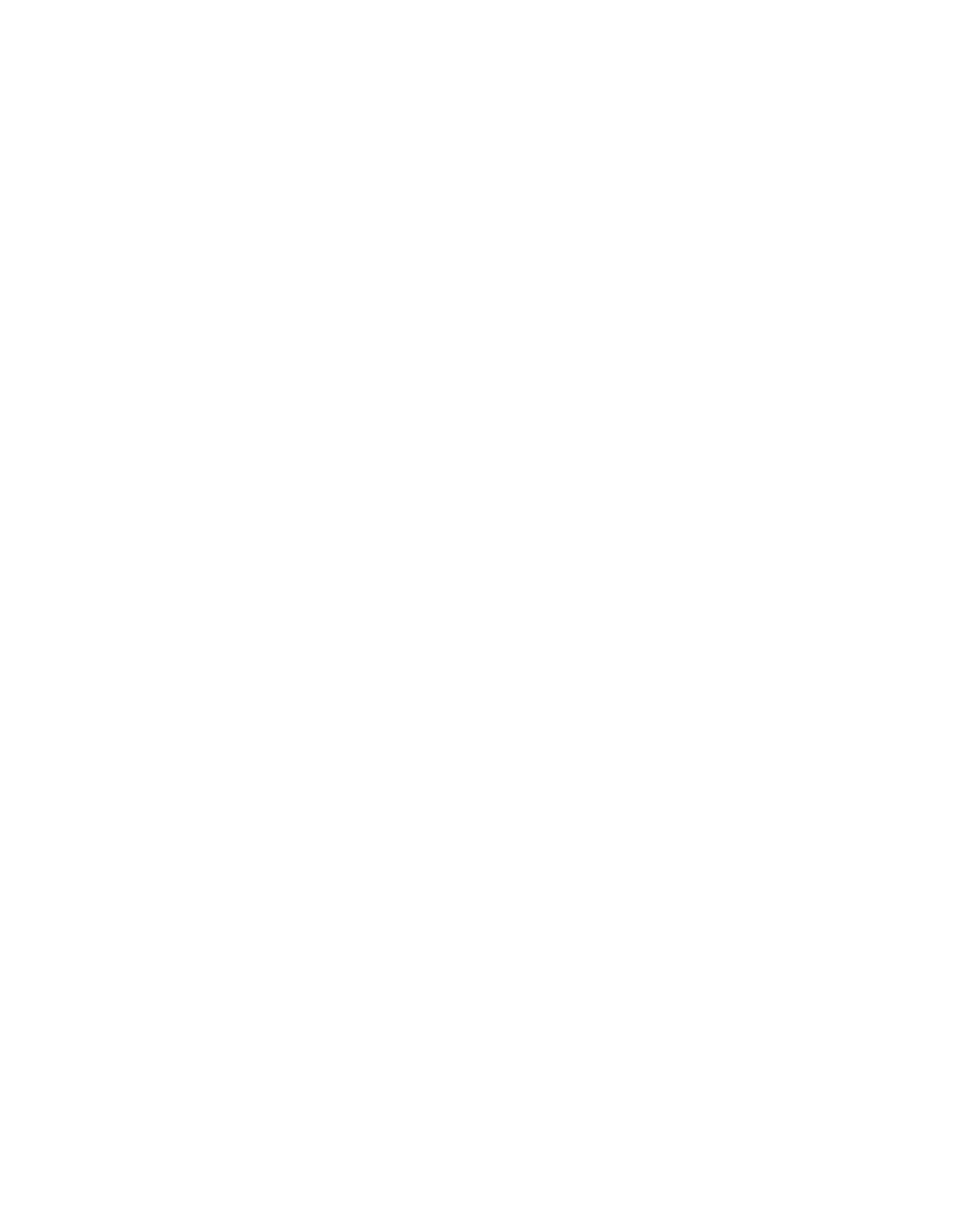

|                         |          | 1/2 Day Flat |                      |              |
|-------------------------|----------|--------------|----------------------|--------------|
|                         |          | Rate         | <b>Full Day Flat</b> | Telephonic   |
|                         | Per Hour | Less than 3  | Rate                 | Interpt.     |
| Language                | Rate     | hours        | Over 3 hours         | (Per Minute) |
| Mon-Khmer               | 64.00    | 200.00       | 475.00               | 1.10         |
| Mongolian/Khalkha       | 64.00    | 200.00       | 475.00               | 1.10         |
| Moshi-Dagomba           | 64.00    | 200.00       | 475.00               | 1.10         |
| Navajo                  | 64.00    | 200.00       | 475.00               | 1.10         |
| Ndebele                 | 64.00    | 200.00       | 475.00               | 1.10         |
| Nepali/Nepalese         | 64.00    | 200.00       | 475.00               | 1.10         |
| Nigerian                | 64.00    | 200.00       | 475.00               | 1.10         |
| North Korean            | 64.00    | 200.00       | 475.00               | 1.10         |
| Norwegian               | 64.00    | 200.00       | 475.00               | 1.10         |
| Nuer                    | 64.00    | 200.00       | 475.00               | 1.10         |
| Oromo                   | 64.00    | 200.00       | 475.00               | 1.10         |
| Palauan                 | 64.00    | 200.00       | 475.00               | 1.10         |
| Papiamento              | 64.00    | 200.00       | 475.00               | 1.10         |
| Pashai                  | 64.00    | 200.00       | 475.00               | 1.10         |
| Pashtu/Pashto           | 64.00    | 200.00       | 475.00               | 1.10         |
| Patois                  | 64.00    | 200.00       | 475.00               | 1.10         |
| Persian                 | 64.00    | 200.00       | 475.00               | 1.10         |
| Polish                  | 64.00    | 200.00       | 475.00               | 1.10         |
| Portuguese              | 64.00    | 200.00       | 475.00               | 1.10         |
| Portuguese, Continental | 64.00    | 200.00       | 475.00               | 1.10         |
| Potwa (Jamaican Patois) | 64.00    | 200.00       | 475.00               | 1.10         |
| Punjabi                 | 64.00    | 200.00       | 475.00               | 1.10         |
| Qanjobal/Kanjobal       | 64.00    | 200.00       | 475.00               | 1.10         |
| Quiche                  | 64.00    | 200.00       | 475.00               | 1.10         |
| Romani                  | 64.00    | 200.00       | 475.00               | 1.10         |
| Romanian                | 64.00    | 200.00       | 475.00               | 1.10         |
| Russian                 | 64.00    | 190.00       | 375.00               | 1.10         |
| Samoan                  | 64.00    | 200.00       | 475.00               | 1.10         |
| Sango                   | 64.00    | 200.00       | 475.00               | 1.10         |
| Sanskrit                | 64.00    | 200.00       | 475.00               | 1.10         |
| Serbian                 | 64.00    | 200.00       | 475.00               | 1.10         |
| Serbo                   | 64.00    | 200.00       | 475.00               | 1.10         |
| Serbo Croatian          | 64.00    | 200.00       | 475.00               | 1.10         |
| Shan                    | 64.00    | 200.00       | 475.00               | 1.10         |
| Shona                   | 64.00    | 200.00       | 475.00               | 1.10         |
| Sindhalese              | 64.00    | 200.00       | 475.00               | 1.10         |
| Sindhi                  | 64.00    | 200.00       | 475.00               | 1.10         |

January 14,

 ${\bf 2020}$ 

 $\tilde{\boldsymbol{\epsilon}}$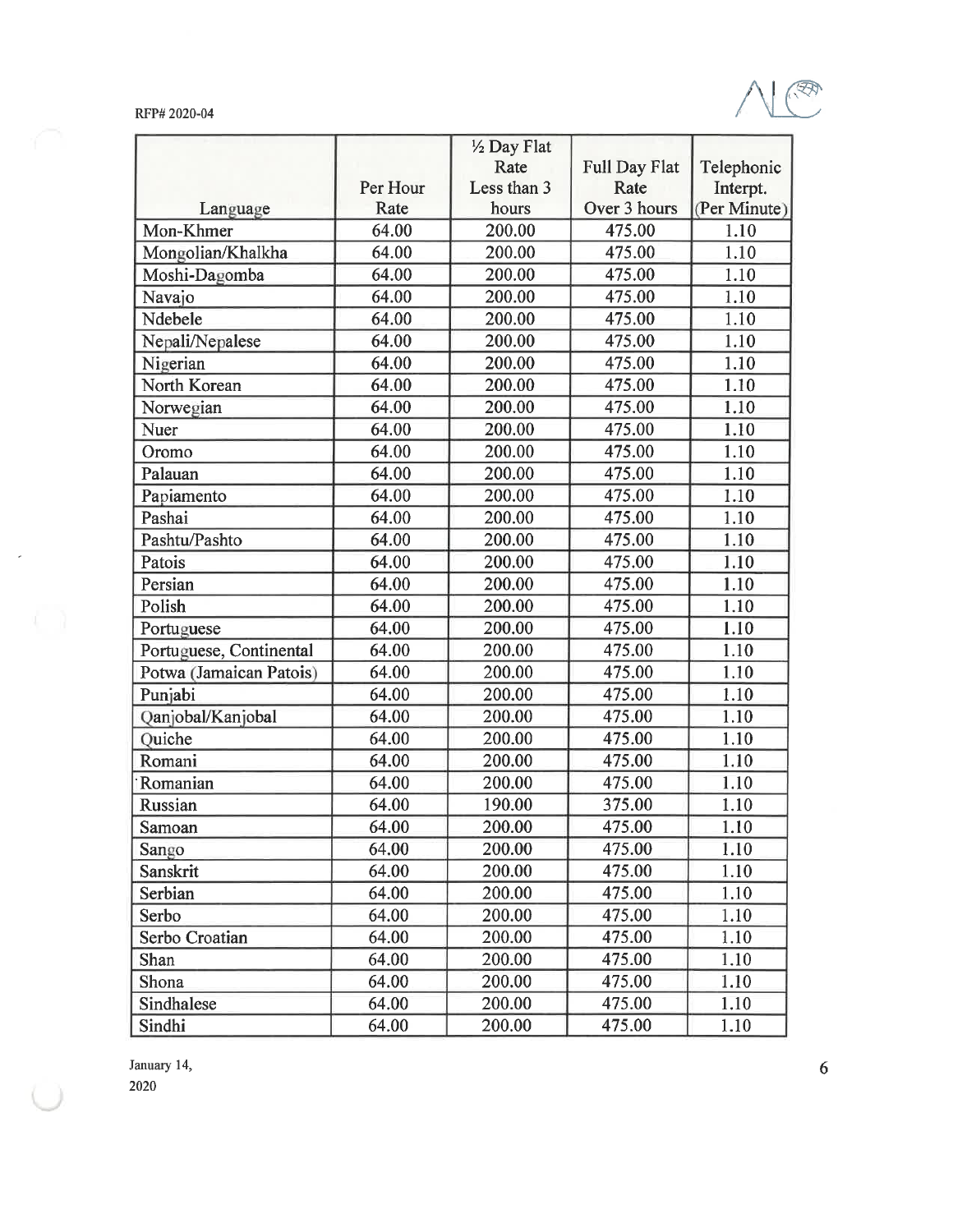

|                    |          | 1/2 Day Flat |               |              |
|--------------------|----------|--------------|---------------|--------------|
|                    |          | Rate         | Full Day Flat | Telephonic   |
|                    | Per Hour | Less than 3  | Rate          | Interpt.     |
| Language           | Rate     | hours        | Over 3 hours  | (Per Minute) |
| Sinhala            | 64.00    | 200.00       | 475.00        | 1.10         |
| Sinhala/Sinhalese  | 64.00    | 200.00       | 475.00        | 1.10         |
| Slovak             | 64.00    | 200.00       | 475.00        | 1.10         |
| Slovenian/Slovene  | 64.00    | 200.00       | 475.00        | 1.10         |
| Somali             | 64.00    | 200.00       | 475.00        | 1.10         |
| Soninke/Sarahule   | 64.00    | 200.00       | 475.00        | 1.10         |
| Sotho              | 64.00    | 200.00       | 475.00        | 1.10         |
| South Korean       | 64.00    | 200.00       | 475.00        | 1.10         |
| Spanish            | 64.00    | 200.00       | 475.00        | 1.10         |
| Suriname Tongo     | 64.00    | 200.00       | 475.00        | 1.10         |
| Swahili            | 64.00    | 200.00       | 475.00        | 1.10         |
| Swedish            | 64.00    | 200.00       | 475.00        | 1.10         |
| Syriac             | 64.00    | 200.00       | 475.00        | 1.10         |
| Tadjik/Tadzhik     | 64.00    | 200.00       | 475.00        | 1.10         |
| Tagalog            | 64.00    | 200.00       | 475.00        | 1.10         |
| Tajik              | 64.00    | 200.00       | 475.00        | 1.10         |
| Taki-Taki          | 64.00    | 200.00       | 475.00        | 1.10         |
| Tamang             | 64.00    | 200.00       | 475.00        | 1.10         |
| Tamil              | 64.00    | 200.00       | 475.00        | 1.10         |
| <b>Tatar</b>       | 64.00    | 200.00       | 475.00        | 1.10         |
| Tausug             | 64.00    | 200.00       | 475.00        | 1.10         |
| Telugu             | 64.00    | 200.00       | 475.00        | 1.10         |
| Thai               | 64.00    | 200.00       | 475.00        | 1.10         |
| Tibetan            | 64.00    | 200.00       | 475.00        | 1.10         |
| Tigre              | 64.00    | 200.00       | 475.00        | 1.10         |
| Tigrinya           | 64.00    | 200.00       | 475.00        | 1.10         |
| Tigrinya/Eritrean  | 64.00    | 200.00       | 475.00        | 1.10         |
| Toishanese         | 64.00    | 200.00       | 475.00        | 1.10         |
| Tongan             | 64.00    | 200.00       | 475.00        | 1.10         |
| Toucouleur         | 64.00    | 200.00       | 475.00        | 1.10         |
| Tsongo             | 64.00    | 200.00       | 475.00        | 1.10         |
| Turkic             | 64.00    | 200.00       | 475.00        | 1.10         |
| Turkish            | 64.00    | 200.00       | 475.00        | 1.10         |
| Turkmen            | 64.00    | 200.00       | 475.00        | 1.10         |
| Turkmen/Turkmenian | 64.00    | 200.00       | 475.00        | 1.10         |
| Twi                | 64.00    | 200.00       | 475.00        | 1.10         |
| Twi/Akan/Fante     | 64.00    | 200.00       | 475.00        | 1.10         |

January 14,

 $2020\,$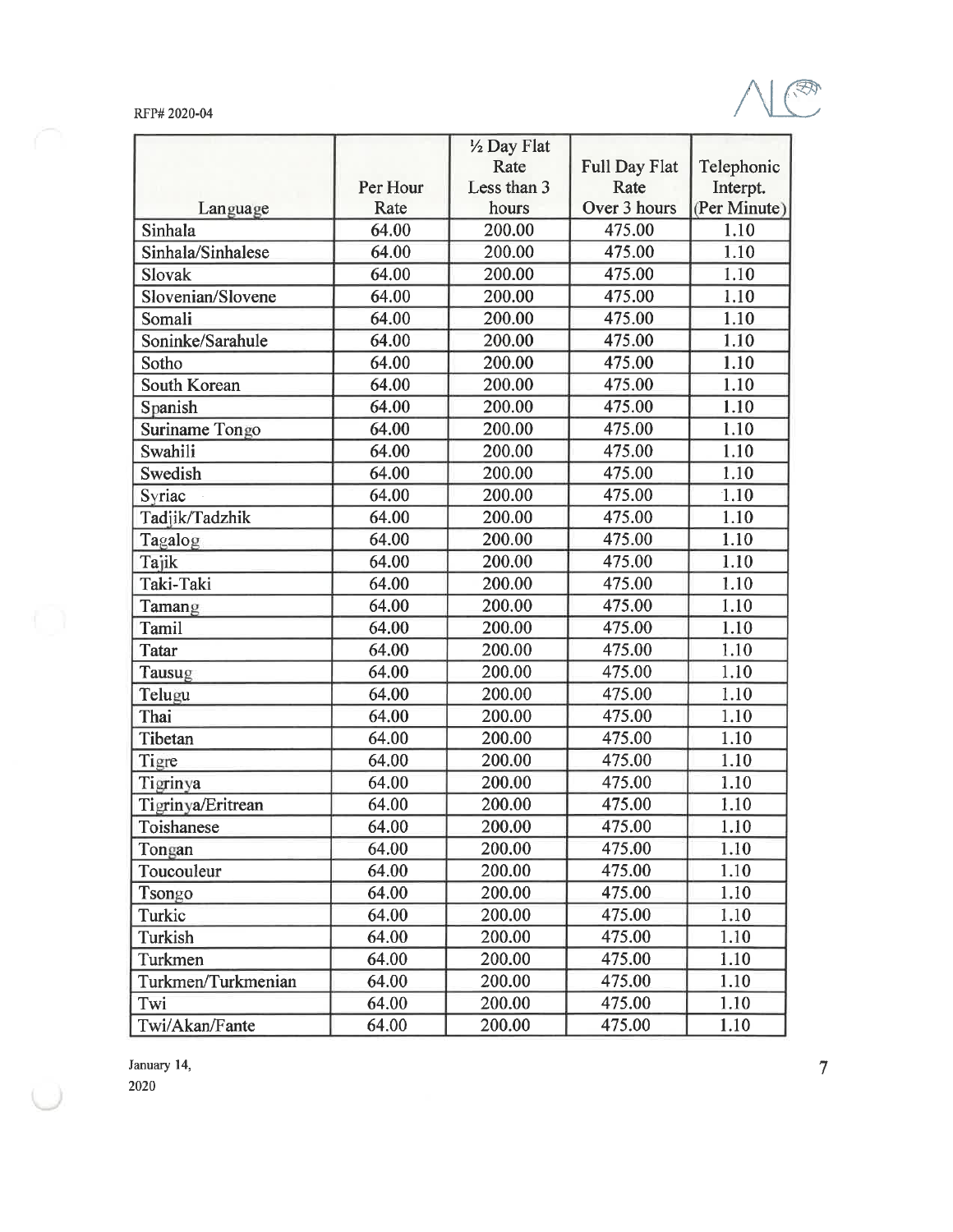QÒ

#### RFP# 2020-04

|              |          | 1/2 Day Flat |                      |              |
|--------------|----------|--------------|----------------------|--------------|
|              |          | Rate         | <b>Full Day Flat</b> | Telephonic   |
|              | Per Hour | Less than 3  | Rate                 | Interpt.     |
| Language     | Rate     | hours        | Over 3 hours         | (Per Minute) |
| Ukrainian    | 64.00    | 200.00       | 475.00               | 1.10         |
| Urdu         | 64.00    | 200.00       | 475.00               | 1.10         |
| Uyghur       | 64.00    | 200.00       | 475.00               | 1.10         |
| <b>Uzbek</b> | 64.00    | 200.00       | 475.00               | 1.10         |
| Vietnamese   | 64.00    | 200.00       | 475.00               | 1.10         |
| Welsh        | 64.00    | 200.00       | 475.00               | 1.10         |
| Wolof        | 64.00    | 200.00       | 475.00               | 1.10         |
| Xhosa        | 64.00    | 200.00       | 475.00               | 1.10         |
| Xiang        | 64.00    | 200.00       | 475.00               | 1.10         |
| Yiddish      | 64.00    | 200.00       | 475.00               | 1.10         |
| Yoruba       | 64.00    | 200.00       | 475.00               | 1.10         |
| Yugoslavian  | 64.00    | 200.00       | 475.00               | 1.10         |
| Yunnanese    | 64.00    | 200.00       | 475.00               | 1.10         |
| Zulu         | 64.00    | 200.00       | 475.00               | 1.10         |

# **Translation Services**

|                   | Per English | Per English |
|-------------------|-------------|-------------|
|                   | Word        | Word        |
| Language          | Regular     | Rush        |
| Acan              | \$.170      | \$.175      |
| Acholi            | \$.170      | \$.175      |
| Afghani           | \$.170      | \$.175      |
| <b>Afrikaans</b>  | \$.170      | \$.175      |
| Akateko           | \$.170      | \$.175      |
| Akan              | \$.170      | \$.175      |
| Albanian          | \$.168      | \$.170      |
| Amharic           | \$.168      | \$.170      |
| Arabic            | \$.165      | \$.170      |
| Armenian          | \$.165      | \$.170      |
| Ashanti           | \$.170      | \$.175      |
| Assamese          | \$.170      | \$.175      |
| Assyrian          | \$.170      | \$.175      |
| Azeri/Azerbaijani | \$.170      | \$.175      |
| Bahnar            | \$.170      | \$.175      |

January 14, 2020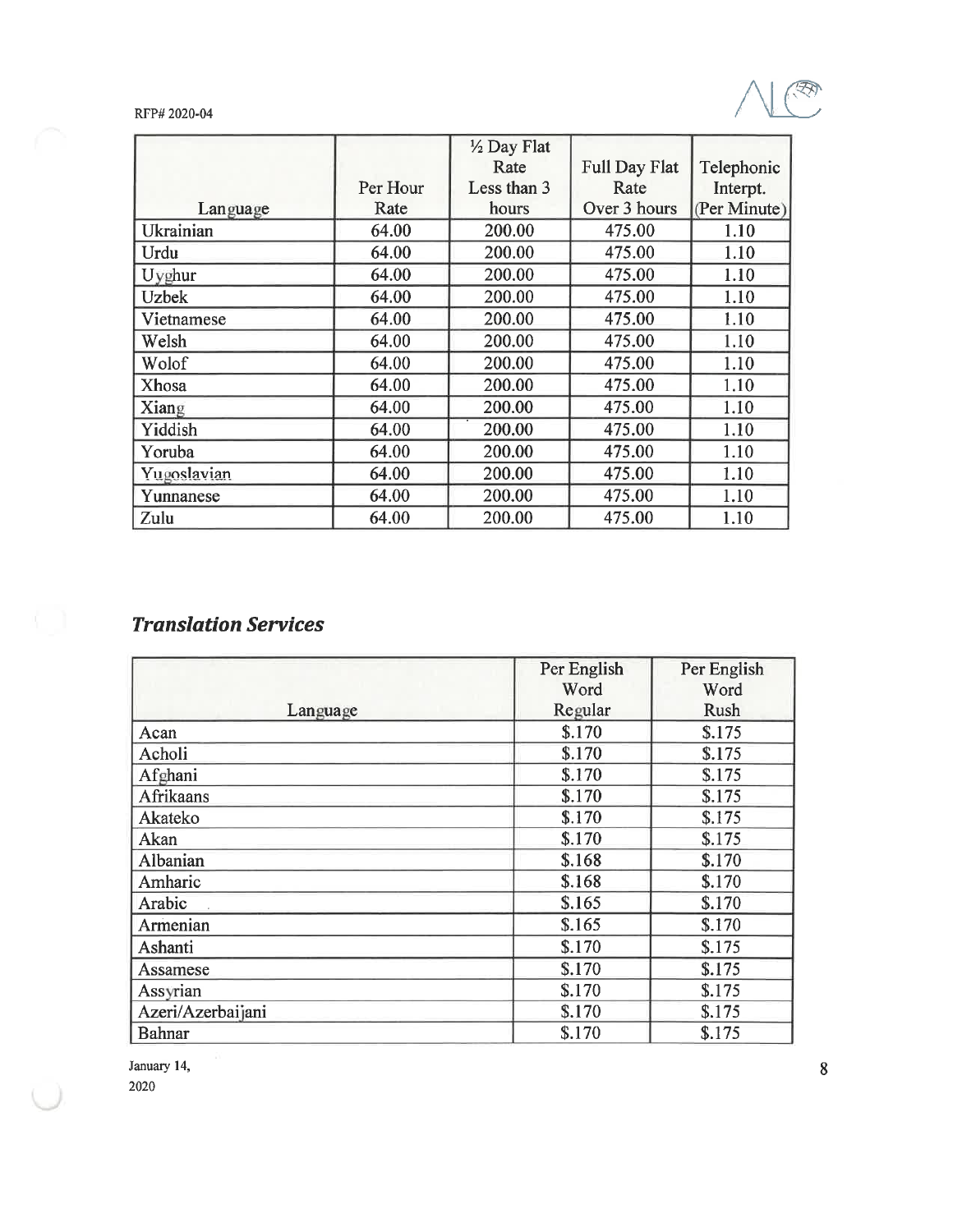

|                              | Per English | Per English |
|------------------------------|-------------|-------------|
|                              | Word        | Word        |
| Language                     | Regular     | <b>Rush</b> |
| <b>Bahasa</b>                | \$.170      | \$.175      |
| <b>Bambara</b>               | \$.170      | \$.175      |
| <b>Baloch</b>                | \$.170      | \$.175      |
| Balochi                      | \$.170      | \$.175      |
| <b>Baluchi</b>               | \$.170      | \$.175      |
| Basque                       | \$.170      | \$.175      |
| <b>Bassa</b>                 | \$.170      | \$.175      |
| Belorussian                  | \$.168      | \$.170      |
| Bengali                      | \$.168      | \$.170      |
| <b>Berber</b> dialects       | \$.170      | \$.175      |
| <b>Bosnian</b>               | \$.170      | \$.175      |
| <b>Bosnian-Croatian</b>      | \$.170      | \$.175      |
| Bulgarian                    | \$.168      | \$.170      |
| <b>Burmese</b>               | \$.168      | \$.170      |
| Byelorussian                 | \$.168      | \$.170      |
| Cambodian                    | \$.168      | \$.170      |
| Cantonese                    | \$.165      | \$.170      |
| Catalan                      | \$.170      | \$.175      |
| Cebuano/Visayan              | \$.170      | \$.175      |
| Chadic                       | \$.170      | \$.175      |
| Chaldeen                     | \$.170      | \$.175      |
| Chamorro                     | \$.170      | \$.175      |
| Chao-Chow                    | \$.170      | \$.175      |
| Chechen                      | \$.170      | \$.175      |
| Cherokee                     | \$.170      | \$.175      |
| Chichewa                     | \$.170      | \$.175      |
| Chimora                      | \$.170      | \$.175      |
| Chinese (Simplified)         | \$.168      | \$.170      |
| <b>Chinese</b> (Traditional) | \$.168      | \$.170      |
| Creole                       | \$.168      | \$.170      |
| <b>Creole Patois</b>         | \$.168      | \$.170      |
| Croatian                     | \$.168      | \$.170      |
| Czech                        | \$.168      | \$.170      |
| Danish                       | \$.168      | \$.170      |
| Dari                         | \$.168      | \$.170      |
| Daril/Tajiki                 | \$.170      | \$.175      |
| Dhiveli/Maldivian            | \$.170      | \$.175      |
| Dhundhari                    | \$.170      | \$.175      |
| Dinka                        | \$.170      | \$.175      |
| Divehi                       | \$.170      | \$.175      |

January 14,

2020

 $\left( \begin{array}{cc} 0 & 0 \\ 0 & 0 \end{array} \right)$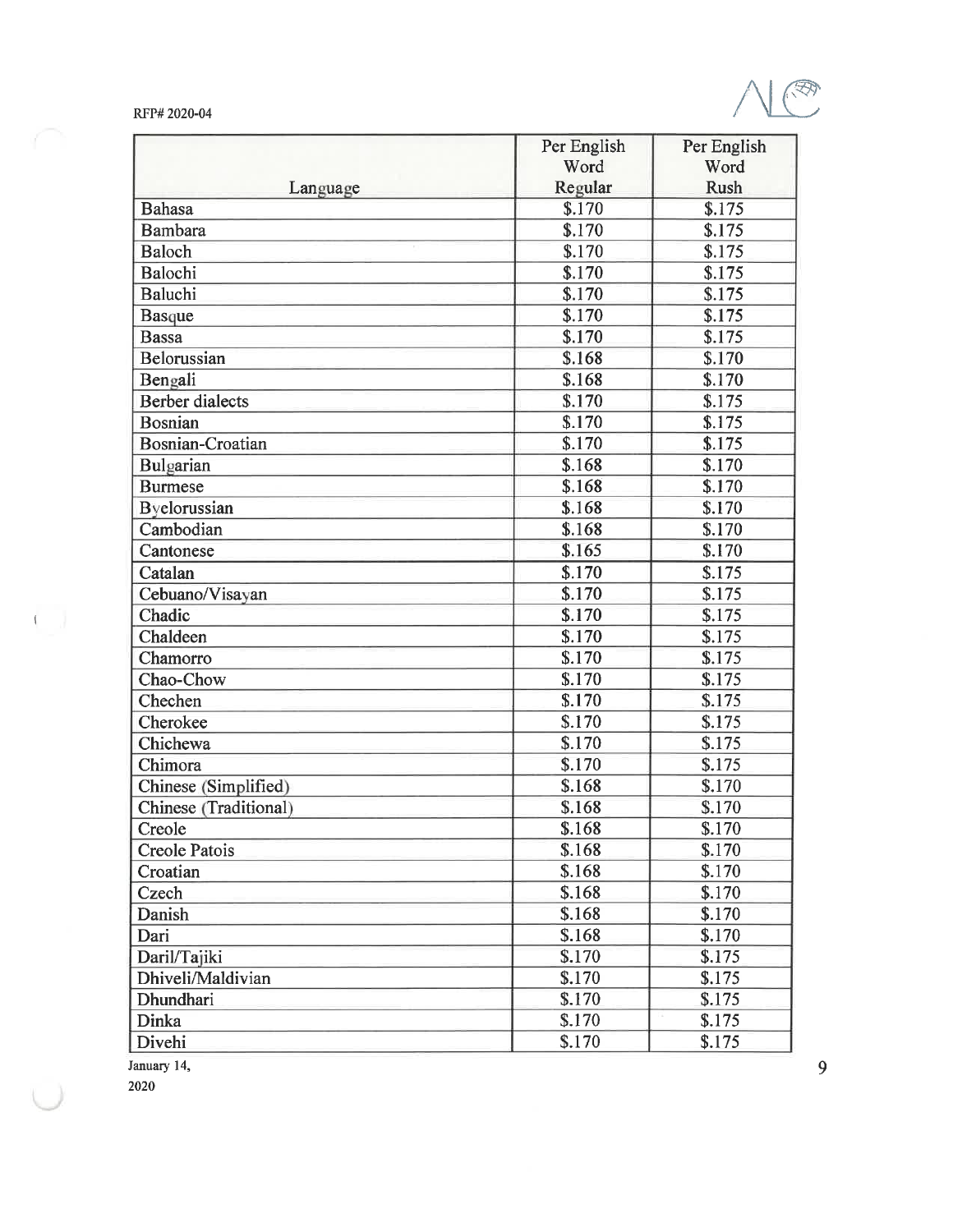

|                           | Per English        | Per English |
|---------------------------|--------------------|-------------|
|                           | Word               | Word        |
| Language                  | Regular            | Rush        |
| Dominican Republic Native | \$.170             | \$.175      |
| Doula                     | \$.170             | \$.175      |
| Duala                     | \$.170             | \$.175      |
| Dutch                     | \$.168             | \$.170      |
| <b>EBONIC</b>             | \$.150             | \$.150      |
| Estonian                  | \$.168             | \$.170      |
| Ewe                       | \$.170             | \$.175      |
| Ewondo                    | $\overline{$.170}$ | \$.175      |
| Farsi                     | \$.165             | \$.170      |
| Fijian                    | \$.168             | \$.170      |
| Filipino/Tagalog          | \$.168             | \$.170      |
| Finnish                   | \$.168             | \$.170      |
| Flemish                   | \$.168             | \$.170      |
| Fon                       | \$.168             | \$.170      |
| French                    | \$.150             | \$.155      |
| <b>French Patois</b>      | \$.168             | \$.170      |
| French, Canadian          | \$.150             | \$.155      |
| Fulani/Hasua/Ibo/Yoruba   | \$.170             | \$.175      |
| Ga                        | \$.170             | \$.175      |
| Gaelic                    | \$.170             | \$.175      |
| Georgian                  | \$.168             | \$.170      |
| German                    | \$.165             | \$.170      |
| Grebo                     | \$.170             | \$.175      |
| Greek                     | \$.168             | \$.170      |
| Guarani                   | \$.168             | \$.170      |
| Gujarati                  | \$.168             | \$.170      |
| Guyanese                  | \$.170             | \$.175      |
| <b>Haitian Creole</b>     | \$.168             | \$.170      |
| Hausa                     | \$.170             | \$.175      |
| Hebrew                    | \$.168             | \$.170      |
| Hindi                     | \$.168             | \$.170      |
| Hmong                     | \$.168             | \$.170      |
| Hungarian                 | \$.150             | \$.155      |
| <b>Ibo</b>                | \$.170             | \$.175      |
| Icelandic                 | \$.170             | \$.175      |
| Igbo                      | \$.170             | \$.175      |
| Ilocano                   | \$.170             | \$.175      |
| Indonesian                | \$.165             | \$.170      |
| Iraqi                     | \$.168             | \$.170      |
| Italian                   | \$.150             | \$.155      |

January 14,

2020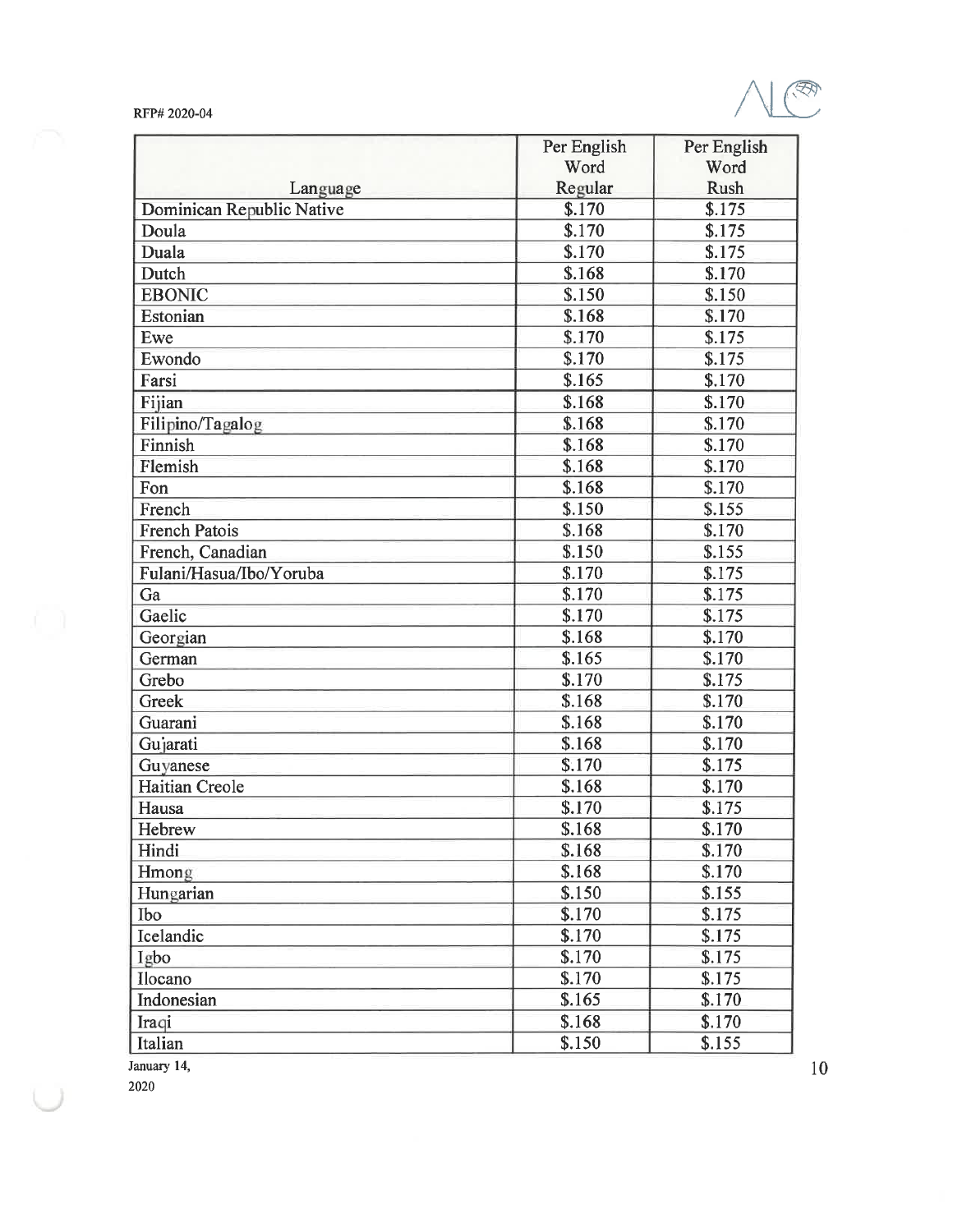

|                   | Per English | Per English<br>Word |
|-------------------|-------------|---------------------|
|                   | Word        |                     |
| Language          | Regular     | <b>Rush</b>         |
| Japanese          | \$.168      | \$.170              |
| Javanese          | S.170       | \$.175              |
| Kachin            | \$.170      | \$.175              |
| Kackchiquel       | \$.170      | \$.175              |
| Kanjobal          | \$.170      | \$.175              |
| Kannada           | \$.170      | \$.175              |
| Kashmiri          | \$.170      | \$.175              |
| <b>Kazakh</b>     | \$.170      | \$.175              |
| Khirghiz          | \$.170      | \$.175              |
| Khmer             | \$.165      | \$.170              |
| Kiknogo/Kingiona  | \$.170      | \$.175              |
| Kinyarwanda       | \$.170      | \$.175              |
| Kirindi           | \$.170      | \$.175              |
| Korean            | \$.165      | \$.170              |
| Krio              | \$.170      | \$.175              |
| Kurdish           | \$.168      | \$.170              |
| Kurdish Sorani    | \$.168      | \$.170              |
| Kurmanci          | \$.170      | \$.175              |
| Kyrgyz            | \$.170      | \$.175              |
| Lao               | \$.168      | \$.170              |
| Lao/Laotian       | \$.168      | \$.170              |
| Lapp              | \$.170      | \$.175              |
| Latin             | \$.170      | \$.175              |
| Latvian           | \$.168      | \$.170              |
| Lebanese          | \$.168      | \$.170              |
| Liberian          | \$.168      | \$.170              |
| Lingala           | \$.170      | \$.175              |
| Lithuanian        | \$.170      | \$.175              |
| Luxembourgisch    | \$.170      | \$.175              |
| Macedonian        | \$.170      | \$.175              |
| Malagasy          | \$.170      | \$.175              |
| Malay             | \$.165      | \$.170              |
| Malaya-Polynesian | \$.170      | \$.175              |
| Malayalam         | \$.170      | \$.175              |
| Malaysian         | \$.170      | \$.175              |
| <b>Maltese</b>    | \$.170      | \$.175              |
| Mam               | \$.170      | \$.175              |
| Mandalay          | \$.170      | \$.175              |
| Mandarin          | \$.165      | \$.170              |
| Mandingo          | \$.170      | \$.175              |

January 14,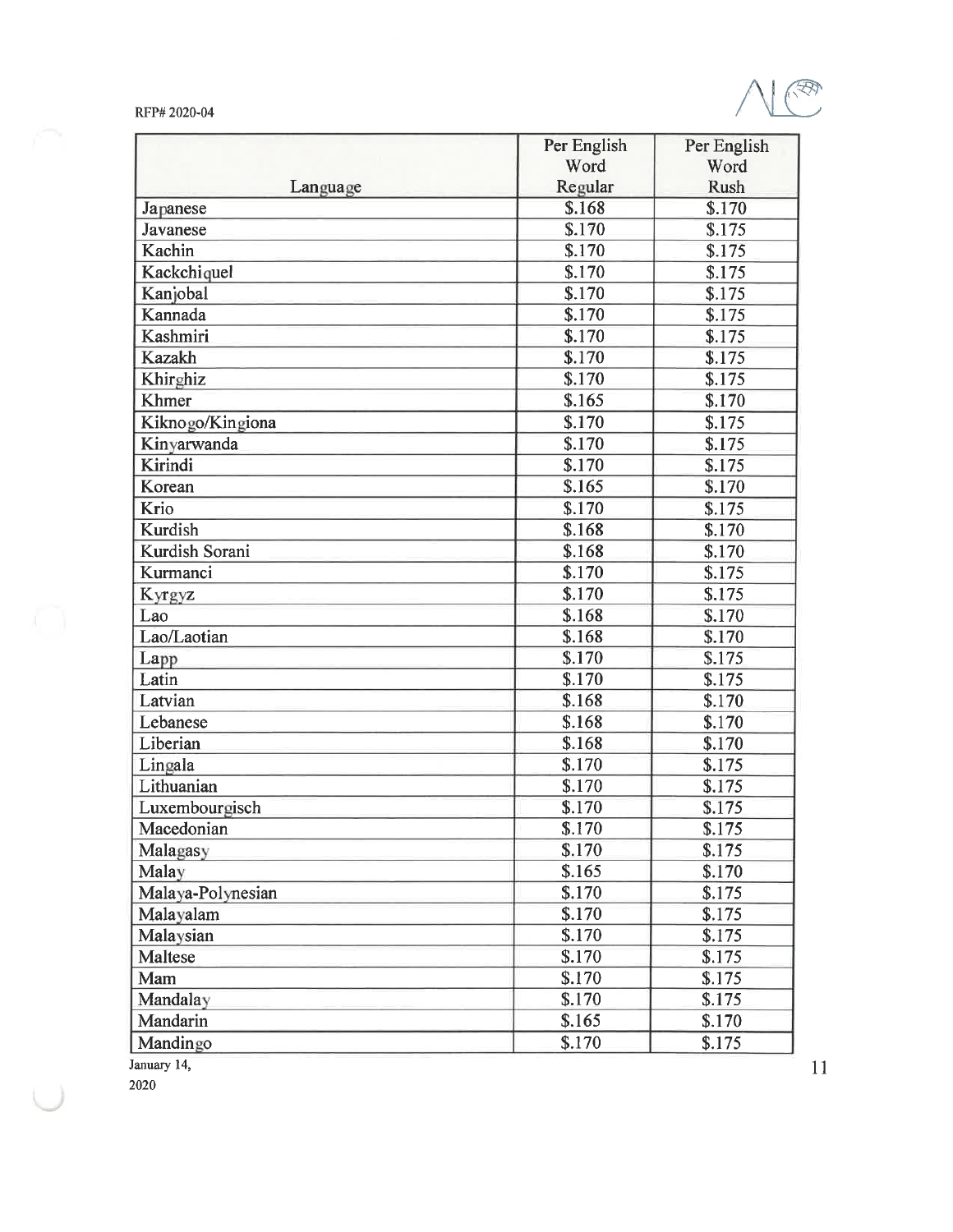

| Language                    | Per English | Per English<br>Word |
|-----------------------------|-------------|---------------------|
|                             | Word        |                     |
|                             | Regular     | <b>Rush</b>         |
| Marathi                     | \$.170      | \$.175              |
| Masai                       | \$.170      | \$.175              |
| Mayan                       | \$.170      | \$.175              |
| Minbei (Fuzhou)             | \$.168      | \$.170              |
| Minnan (Hokkien-Taiwanese)  | \$.168      | \$.170              |
| Miskito                     | \$.170      | \$.175              |
| Moldovan                    | \$.170      | \$.175              |
| Mon                         | \$.170      | \$.175              |
| Mon-Khmer                   | \$.170      | \$.175              |
| Mongolian/Khalkha Mongolian | \$.170      | \$.175              |
| Moshi-Dagomba               | \$.170      | \$.175              |
| Navajo                      | \$.170      | \$.175              |
| Ndebele                     | \$.170      | \$.175              |
| Nepali/Nepalese             | \$.170      | \$.175              |
| Nigerian                    | \$.170      | \$.175              |
| North Korean                | \$.170      | \$.175              |
| Norwegian                   | \$.168      | \$.170              |
| Nuer                        | \$.170      | \$.175              |
| Oromo                       | \$.170      | \$.175              |
| Palauan                     | \$.170      | \$.175              |
| Papiamento                  | \$.170      | \$.175              |
| Pashai                      | \$.170      | \$.175              |
| Pashtu/Pashto               | \$.168      | \$.170              |
| Patois                      | \$.168      | \$.170              |
| Persian                     | \$.168      | \$.170              |
| Polish                      | \$.168      | \$.170              |
| Portuguese                  | \$.150      | \$.155              |
| Portuguese, Continental     | \$.150      | \$.155              |
| Potwa (Jamaican Patois)     | \$.170      | \$.175              |
| Punjabi                     | \$.168      | \$.170              |
| Qanjobal/Kanjobal           | \$.170      | \$.175              |
| Quiche                      | \$.170      | \$.175              |
| Romani                      | \$.170      | \$.175              |
| Romanian                    | \$.168      | \$.170              |
| Russian                     | \$.160      | \$.165              |
| Samoan                      | \$.170      | \$.175              |
| Sango                       | \$.170      | \$.175              |
| Sanskrit                    | \$.170      | \$.175              |
| Serbian                     | \$.168      | \$.170              |
| Serbo                       | \$.168      | \$.170              |
|                             |             |                     |

January 14,

2020

 $\overline{\mathbb{C}}$  .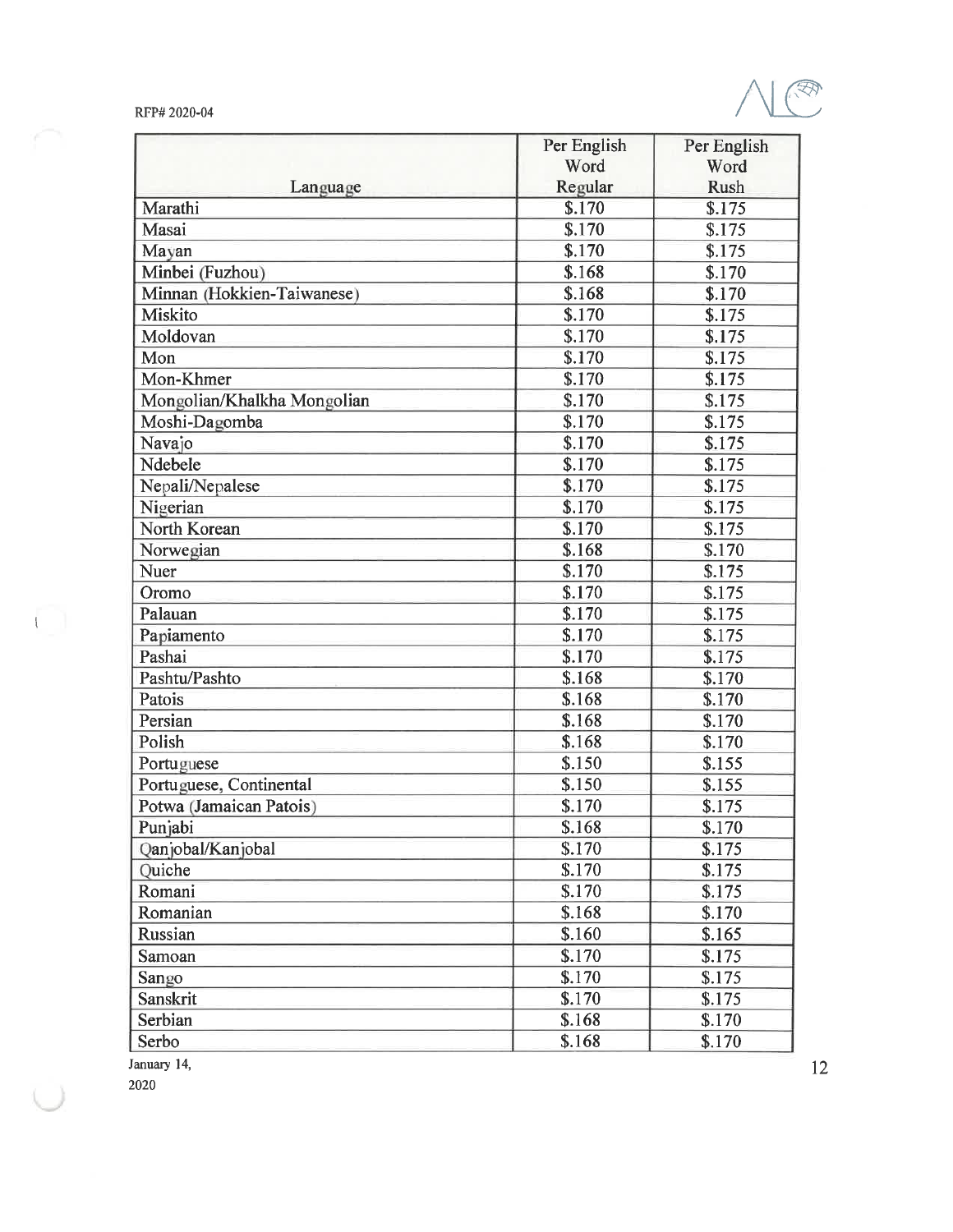|  | RFP# 2020-04 |
|--|--------------|
|--|--------------|



|                    | Per English         | Per English        |
|--------------------|---------------------|--------------------|
|                    | Word                | Word               |
| Language           | Regular             | <b>Rush</b>        |
| Serbo Croatian     | \$.168              | \$.170             |
| Shan               | \$.170              | \$.175             |
| Shona              | \$.170              | \$.175             |
| Sindhalese         | $\overline{$}3.170$ | \$.175             |
| Sindhi             | \$.170              | \$.175             |
| Sinhala            | \$.170              | \$.175             |
| Sinhala/Sinhalese  | \$.170              | \$.175             |
| Slovak             | \$.168              | $\overline{$.170}$ |
| Slovenian/Slovene  | \$.168              | \$.170             |
| Somali             | \$.168              | \$.170             |
| Soninke/Sarahule   | $\overline{$.170}$  | \$.175             |
| Sotho              | $\overline{$}3.170$ | \$.175             |
| South Korean       | \$.168              | \$.170             |
| Spanish            | \$.135              | \$.140             |
| Suriname Tongo     | \$.170              | \$.175             |
| Swahili            | \$.170              | \$.175             |
| Swedish            | \$.168              | \$.170             |
| Syriac             | \$.170              | \$.175             |
| Tadjik/Tadzhik     | \$.168              | \$.170             |
| Tagalog            | \$.165              | \$.170             |
| Tajik              | \$.168              | \$.170             |
| Taki-Taki          | \$.170              | \$.175             |
| Tamang             | \$.170              | \$.175             |
| Tamil              | \$.170              | \$.175             |
| Tatar              | \$.170              | \$.175             |
| Tausug             | \$.170              | \$.175             |
| Telugu             | \$.170              | \$.175             |
| Thai               | \$.165              | \$.170             |
| Tibetan            | \$.170              | \$.175             |
| Tigre              | \$.170              | \$.175             |
| Tigrinya           | \$.170              | \$.175             |
| Tigrinya/Eritrean  | \$.170              | \$.175             |
| Toishanese         | \$.170              | \$.175             |
| Tongan             | \$.170              | \$.175             |
| Toucouleur         | \$.170              | \$.175             |
| Tsongo             | \$.170              | \$.175             |
| Turkic             | \$.170              | \$.175             |
| Turkish            | \$.168              | \$.170             |
| Turkmen            | \$.170              | \$.175             |
| Turkmen/Turkmenian | \$.170              | \$.175             |

January 14,

2020

l,